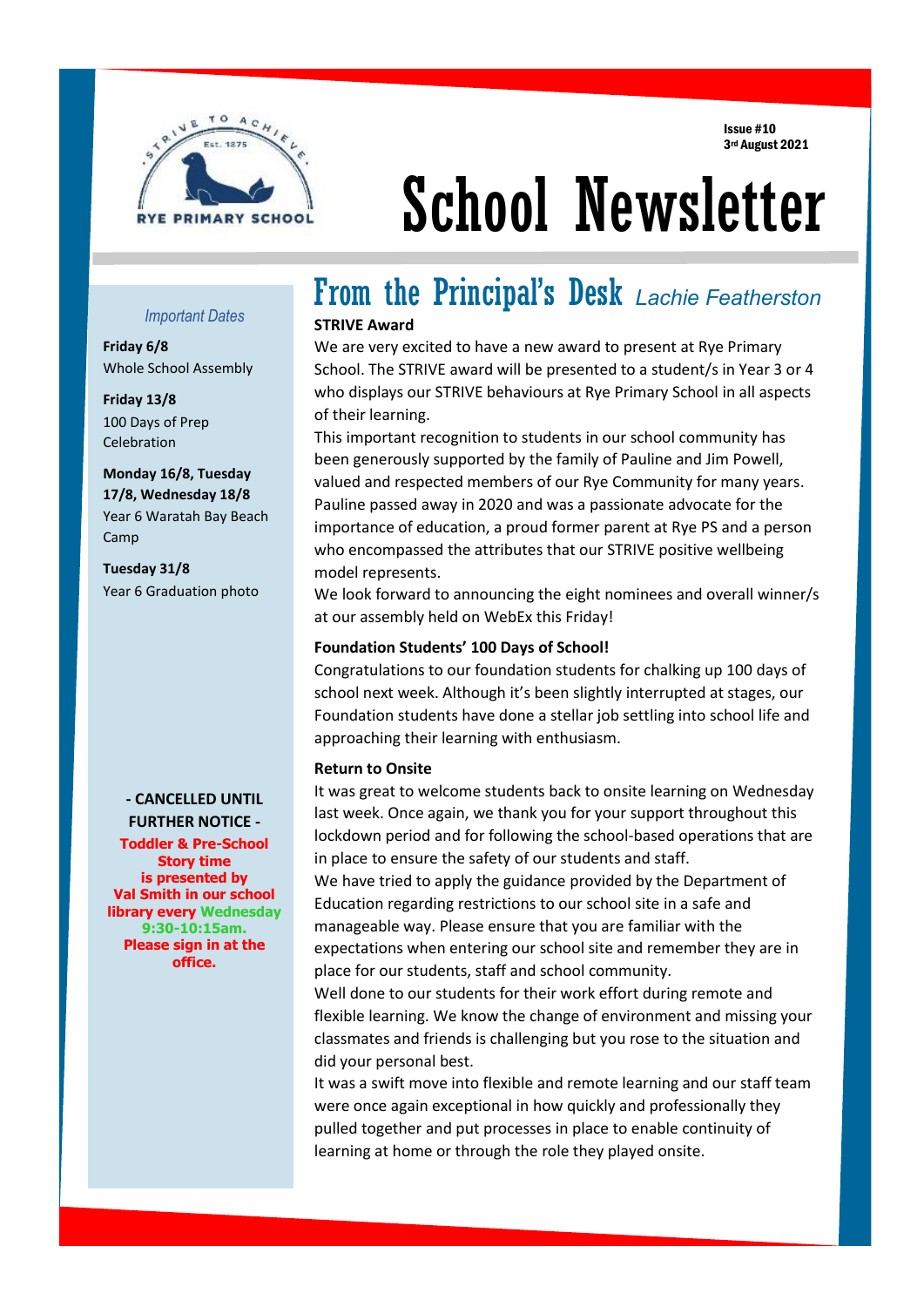## From the Principal's Desk continued ….

#### **Compass Communication**

Please keep an eye out on Compass as we have sent out a parent/carer survey regarding communication through the Compass platform. We will be gathering feedback around the frequency you access the platform and nature of items that would best suit informing you about your child/ren's progress. We hope to get as many responses as possible to guide our future whole school and classroom communication- thanks in advance!

#### **New Gates**

Our new gates to access the peace garden / classroom area have been installed. The gates are an upgrade for security, safety and aesthetic purposes. The project has been school funded and well support by our School Council. Thank you to SP Gates for their assistance throughout the project.

Have a great week,

Lachie Featherston Principal (A)

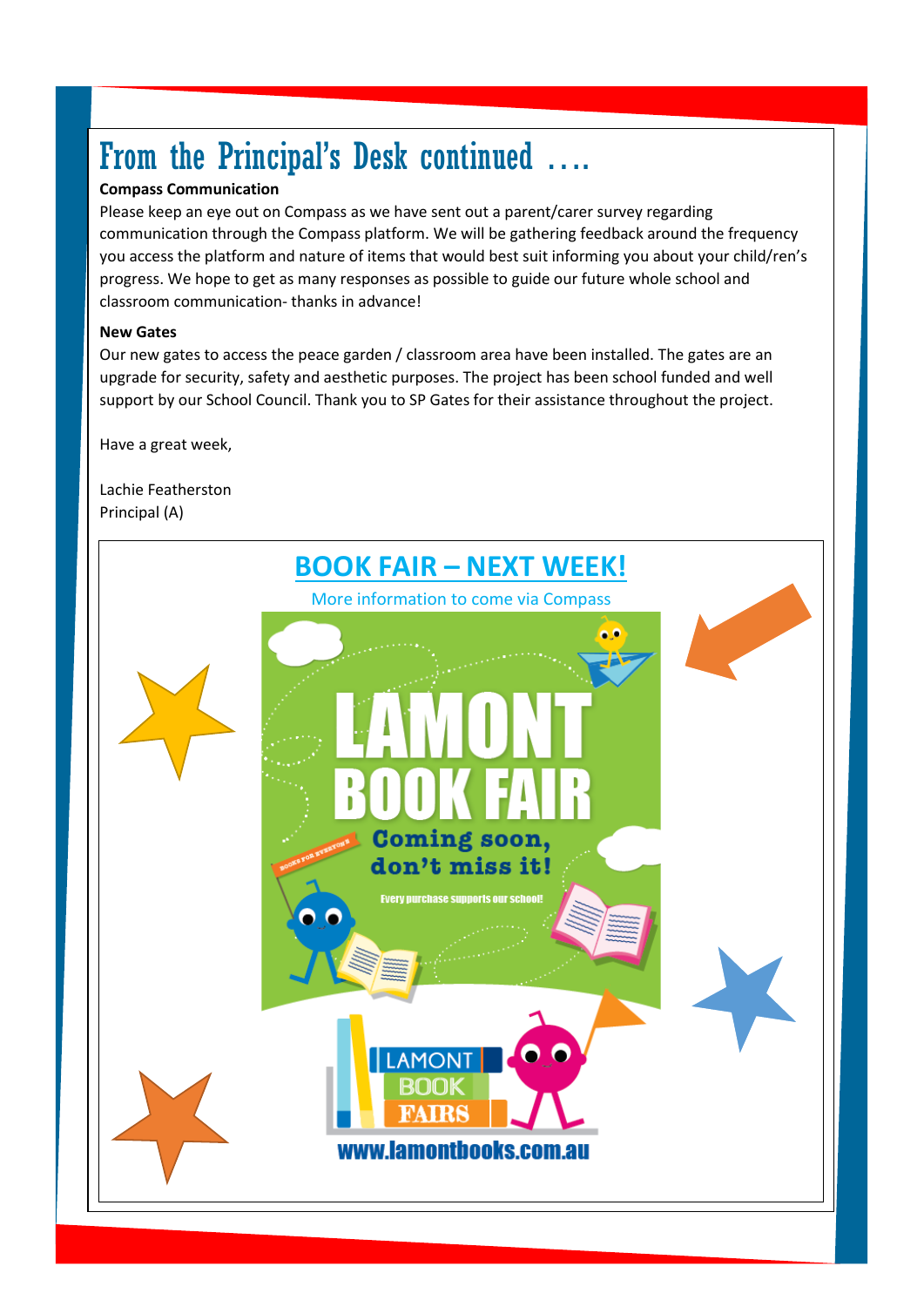### RYE PRIMARY SCHOOLS RANDOM ACT OF KINDNESS

Firstly, I would like to congratulate all of our students, staff, parents and carers for once again displaying such resilience and flexibility in switching to the challenge of remote learning. We are so proud of how our students approach their learning during lockdown and although at times it is a challenge, the skills they have learnt over this period will set them up with future lifelong learning behaviours and valuable independence skills.

Like a lot of you, I have spent a fortnight in awe of our Olympians and the hard work and dedication they apply to their various sporting events. Just remember, sometimes your hardest times lead to the greatest moments – sometimes we need adversity in order to become successful.

This week our random act of kindness is dedicated to one of our wonderful year 3/4 students. At times, we have new students start at Rye PS and I am very proud to share that we always make our new students feel so welcome in our school community. I would like to recognise Harriett this week for our Random Act of Kindness, she is always willing to help others and look after new students to make them feel welcome. Thank you, Harriett! You are a superstar!

*"Gold medals are not really made of gold – they are made of determination, hard work, persistence and never giving up!"* 

Lauren Eagles Assistant Principal (A)

### RANDOM ACT OF KINDNESS 2021 WALL OF FAME

Term 1 Week 2: Nate Millar Term 1 Week 4: Billy Hibbins Term 1 Week 6: Misha Wettenhall Term 1 Week 8: Raffi Capogreco Term 2 Week 2: Parker Ivey Term 2 Week 4: Poppy Burgess Term 2 Week 10: Matilda Philpott Term 3 Week 4: Harriet Button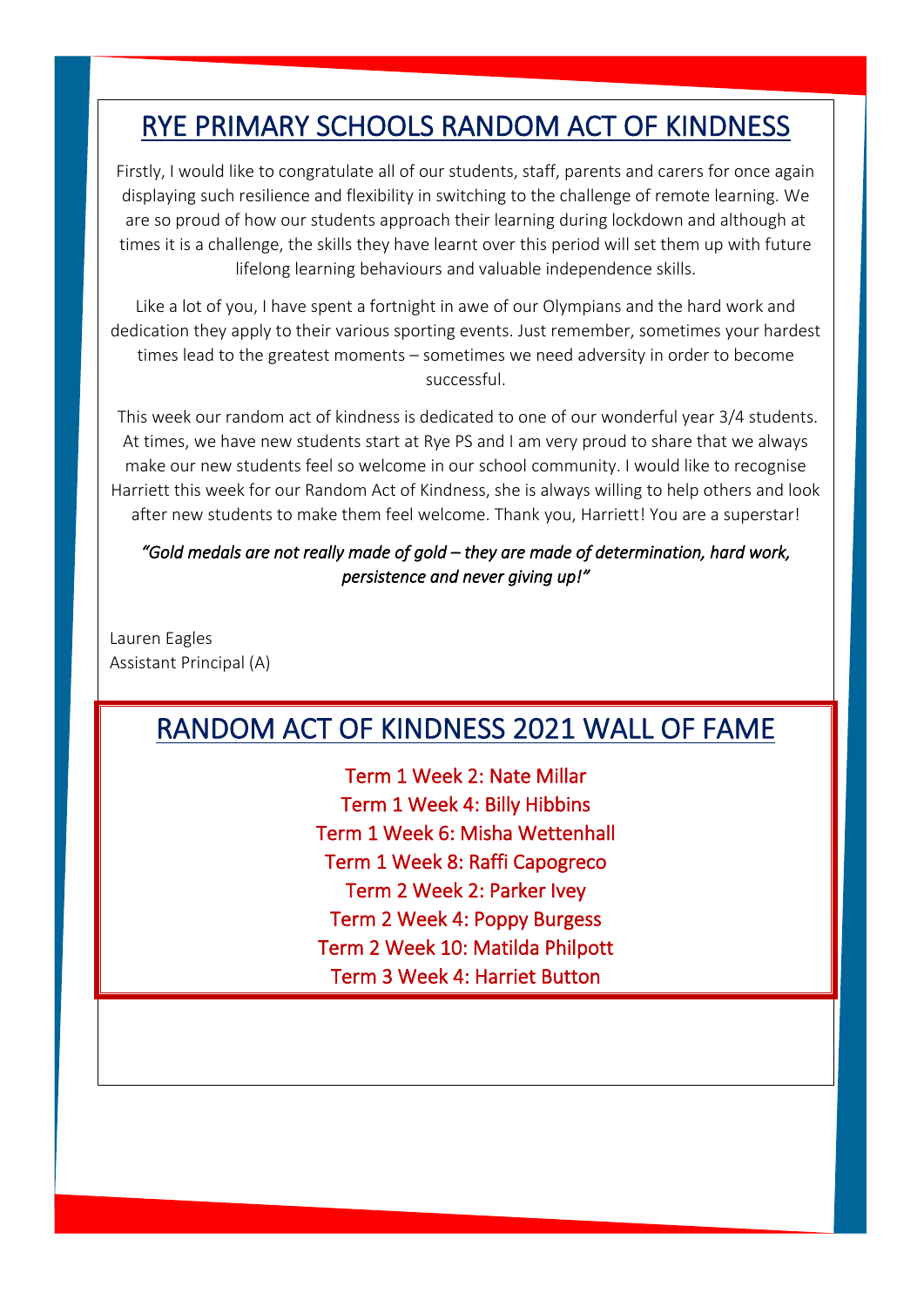